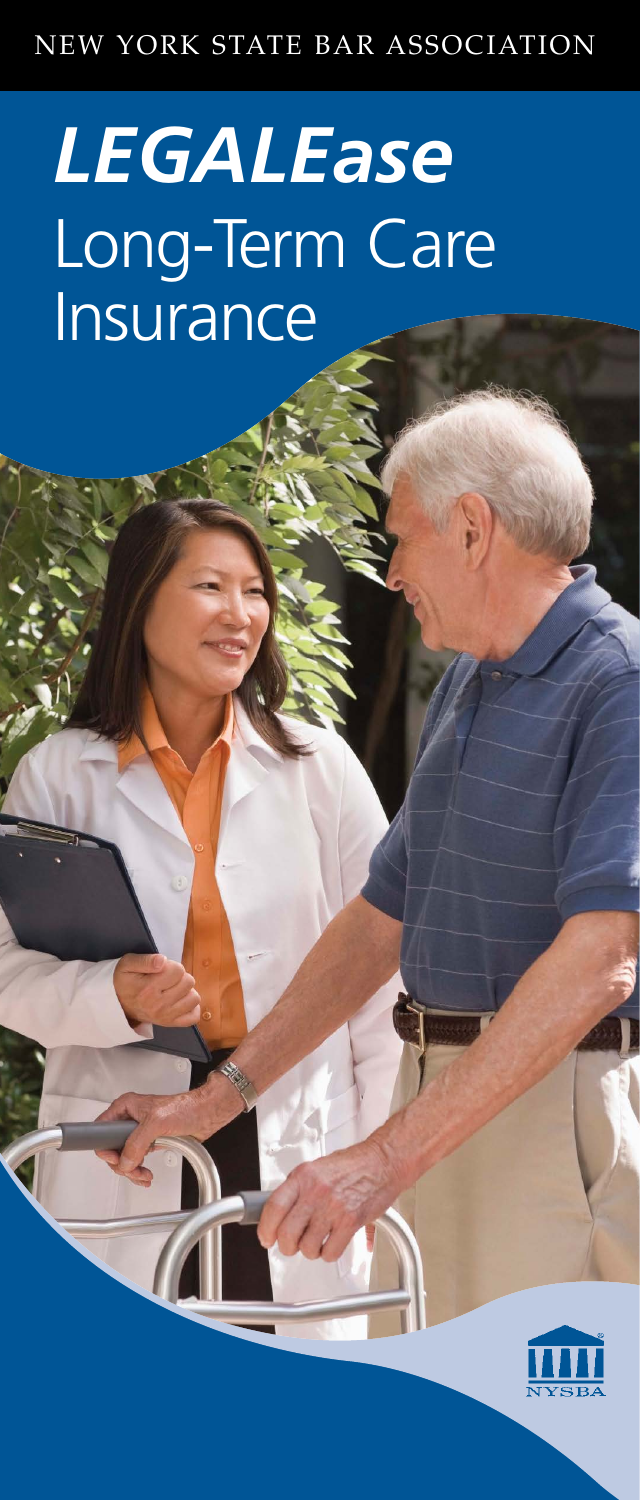#### **What is long-term care?**

Long-term care is ongoing custodial or skilled care for persons in need of assistance in caring for themselves. Long-term care may be provided in the community, such as at home, in an adult home or assisted living; or in a nursing home.

# **Why do people need long-term care?**

People need long-term care when they are no longer able to provide for themselves and need assistance with personal care, or "activities of daily living" (ADLs), such as bathing, eating, dressing, moving about (mobility), using the toilet, managing bladder and bowel incontinence, and transferring (getting in and out of bed or a chair). People who have chronic and debilitating medical conditions and/or a need for supervision because of cognitive impairments also require long-term care.

# **How is long-term care paid for?**

Long-term care is paid for by:

- A person spending his or her own resources ("private pay")
- Long-term care insurance benefits
- Medicare, in extremely limited circumstances
- Medicaid
- A combination of more than one of the above

**Private pay** is also referred to as "self insuring" or a "spend down" because the individual uses his or her own assets to pay for long-term care costs.

**Medicare** only pays for long-term care which is considered "skilled", nursing facility or rehabilitation center, and to some extent in the medicare beneficiary's home. The coverage is for a limited number of days for persons who have continuing need for skilled nursing care or therapies after a hospital admission which resulted in a hospital stay at least three days. Medicare may pay up to 100 days if the necessity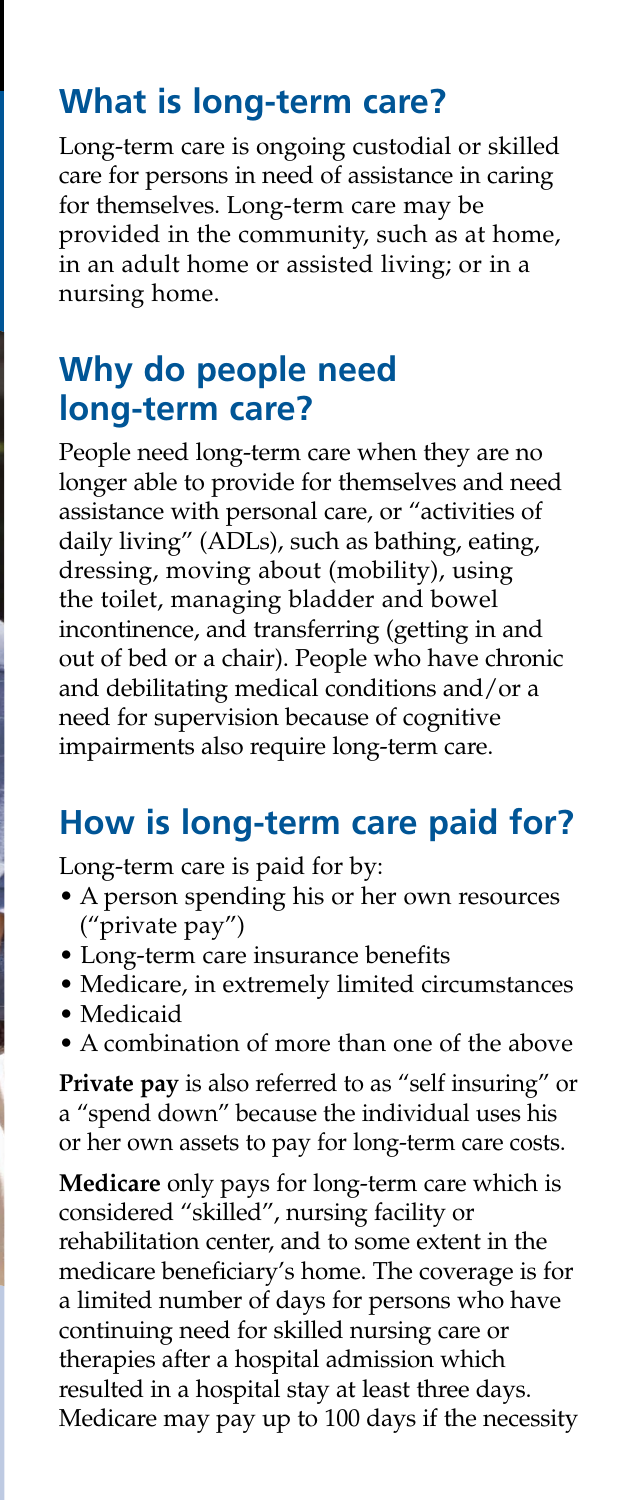for the skilled care or therapies continues in the nursing facility or rehabilitation center. Medicare will pay for 100% of the costs for the first 20 days and requires a co-pay for the next 80 days. Sometimes, this co-pay is covered by secondary insurance, or Medicaid if one qualifies.

**Medical Assistance**, known commonly as **Medicaid**, is a federal, state and locally funded program for people who qualify financially. For those who qualify, community-based Medicaid pays for care provided in one's home, and institutional Medicaid pays for care delivered in a nursing home or for special (waivered) services provided in one's home.

# **What is long-term care insurance?**

Long-term care insurance is a special type of insurance that provides a variety of long-term care benefits. These benefits may include coverage for care in the insurer's home, adult home, assisted living, and in a nursing home.

# **Features and options of a long-term care insurance policy:**

**Daily Benefit** is the amount the policy will pay for each day long-term care services are provided. Unless a lifetime policy is purchased, policies will specify a specific number of days that a **daily benefit** will be paid.

**Elimination Period** (waiting period) is the period of time a person must require long-term care before the policy will begin paying daily benefits. A longer elimination period reduces the premiums for a policy.

**Bed Reservation** is the length of time a policy will pay to reserve an insured's bed if a nursing home resident is hospitalized.

**Waiver of Premium** is an option that provides for cessation of premiums if the benefits of the policy are being used.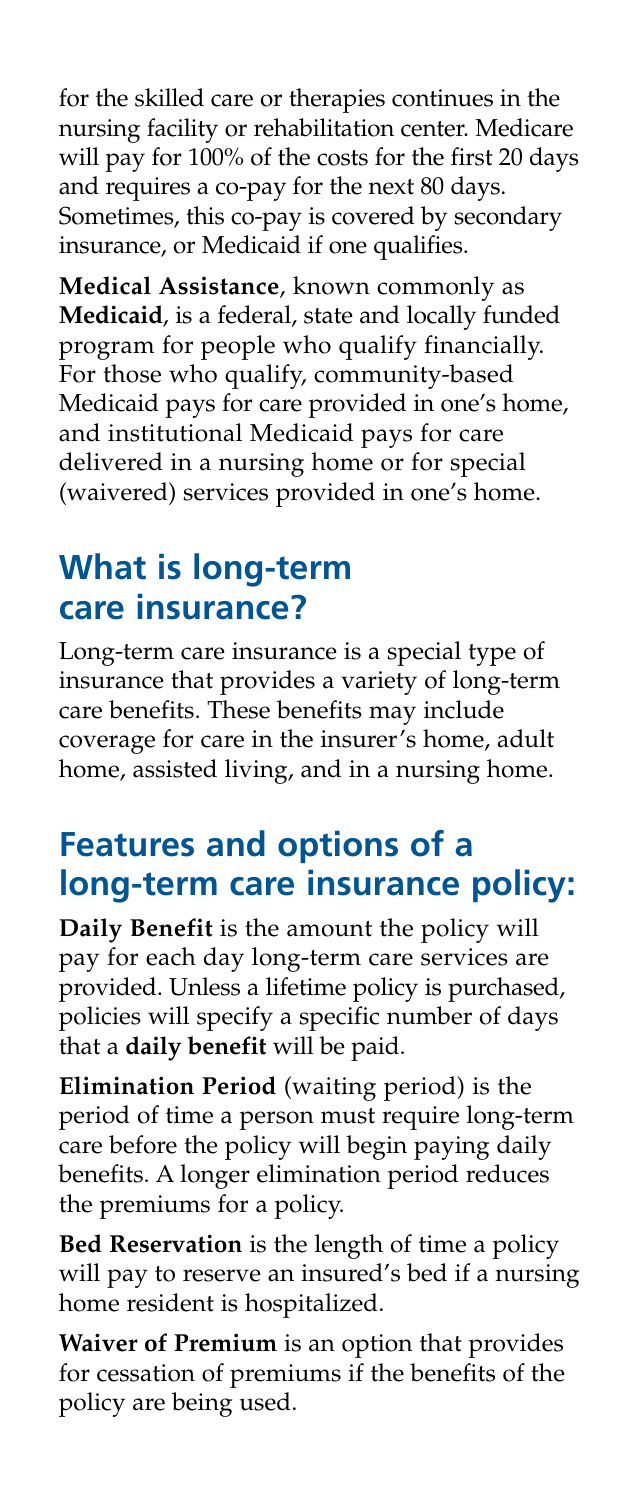**Guaranteed Renewable** means that the insurer cannot cancel the policy while the premiums are in force and timely paid. The premium rates on policies issued in New York State may be revised on a class basis but not without the approval of the New York State Department of Financial Services.

**Inflation rider** is the option that annually increases a policy's daily benefit before the insured begins using it. Typically, an **inflation rider** increases the daily benefit amount by 5%, each year a simple or compound basis depending on the option selected. Additional **inflation rider** options are available. The younger an insured is when purchasing a policy, the more important the **inflation rider** becomes to keep the benefits desired in line with the ever increasing cost of care.

#### **How are the premiums for long-term care insurance determined?**

Premiums are determined by the benefits selected and the age and health of the insured when purchasing the policy. Premiums remain at a level rate unless rates are increased for all persons who have purchased that particular policy. The younger a person is at the time of original purchase, the lower the annual premium the individual will pay.

#### **How are long-term care insurance benefits paid?**

Long-term care insurance policies use two different payment methods: (1) The "expenseincurred method" provides for payment to the insured or the care provider when the insured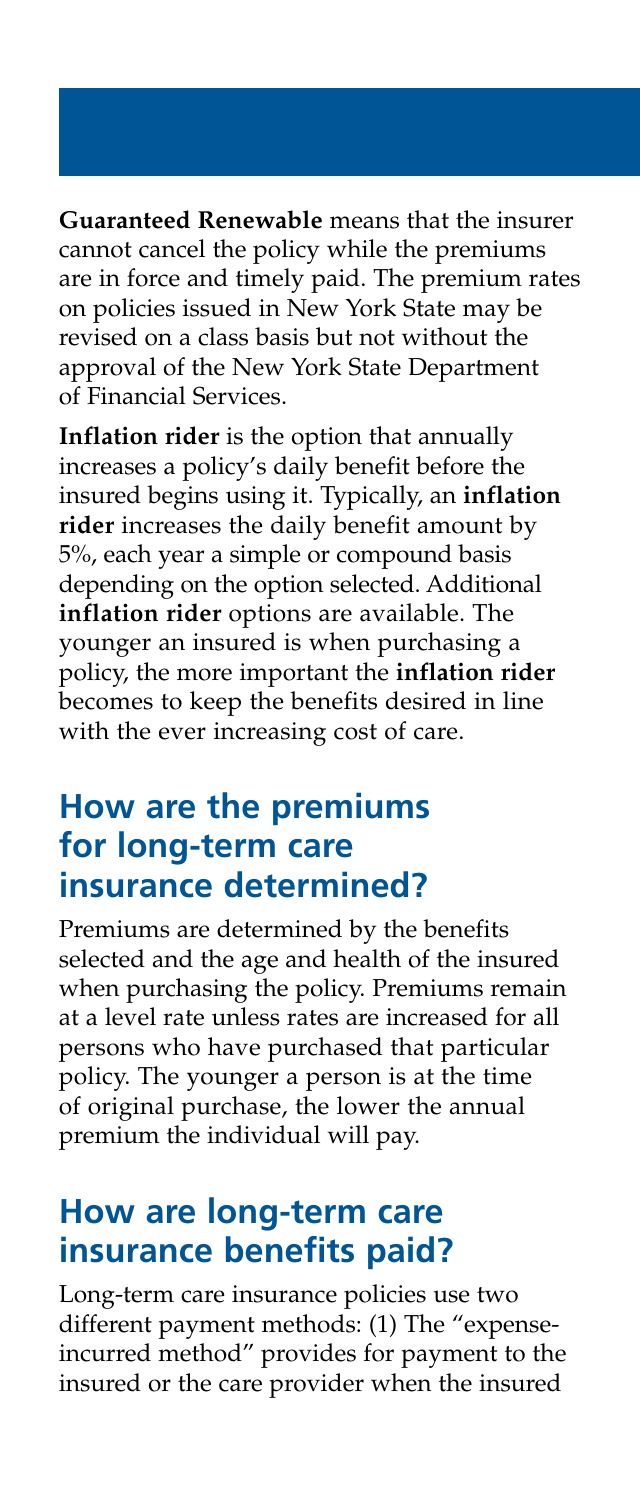is eligible for services and receives eligible services. Most policies purchased today use this method to pay benefits. (2) The "indemnity method" provides for payment if the insured is eligible for benefits. The insurance company pays the benefits directly to the insured if the eligibility criteria for benefits are met.

#### **How are the benefits from a long-term care insurance policy triggered?**

Needing assistance with a certain number of the activities of daily living (ADLs)– typically two or three ADLs–will trigger the benefits of a long-term care policy. The number of ADLs required will be specified and defined in the policy. Policies may also pay benefits for long-term care necessitated because of "cognitive impairment" or mental incapacity due to Alzheimer's disease or other causes of dementia.

#### **What is the NYS Partnership for Long-Term Care?**

It's a partnership among the State of New York, private long-term care insurance companies, and the consumer. With the purchase and subsequent use of a "Partnership" (Long-Term Care Insurance) Policy, the insured will be eligible for Medicaid to pay for ongoing longterm care once the insurance benefit is used up, and without the need to first spend down personal assets. The person's income will not be protected and, depending on the amount and the budget, some of the income may need to be contributed for the cost of care, but Medicaid will pay the balance of the medical expenses.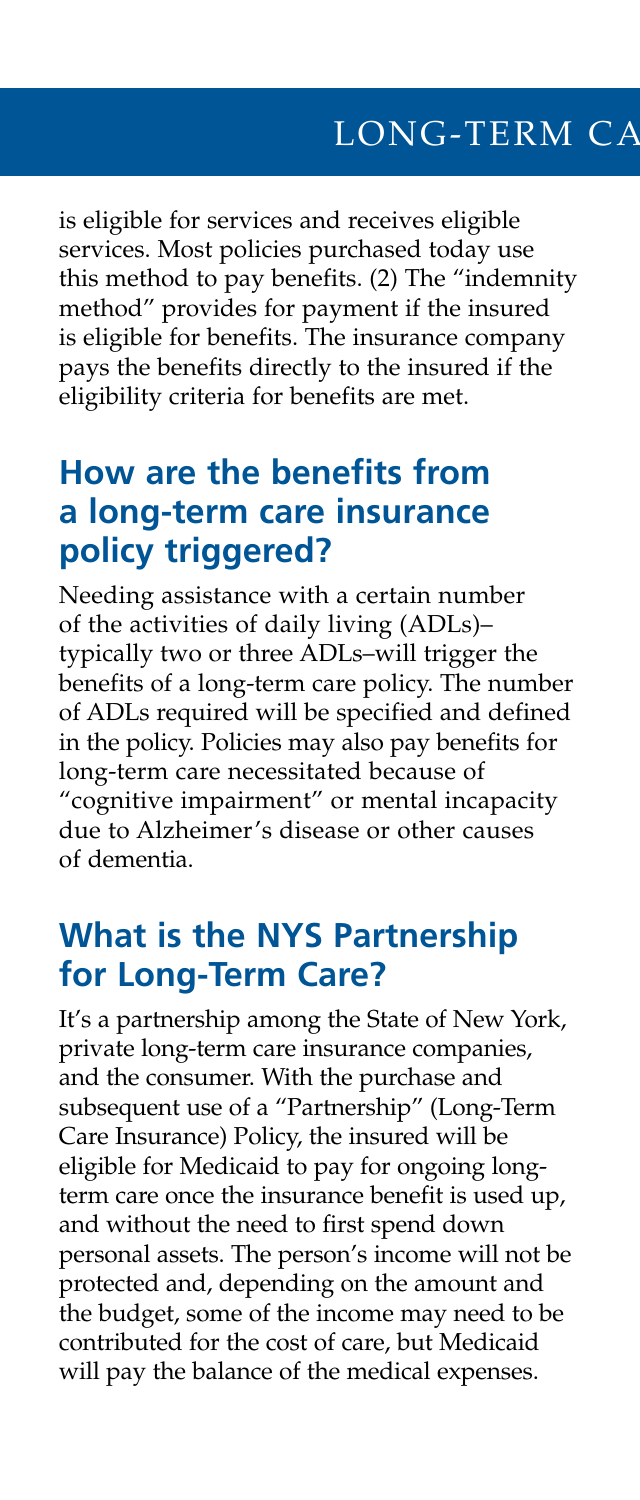# RE INSURANCE

#### **Should I consider the purchase of long-term care insurance?**

You should consider the purchase of long-term care insurance and discuss the advisability with an elder law attorney if:

- you have substantial assets and/or income and you wish to protect some or all of your assets and/or income from the costs of long-term care;
- you want to ensure that your spouse is not impoverished because of the cost of your care;
- you want to pay for your own care; and/or
- you want to leave a legacy for your children or other loved ones.

#### **What do I need to do to purchase long-term care insurance?**

First, speak with your attorney and with financial professionals who sell long-term care insurance policies to educate yourself about the types of long-term care insurance policies available to you and what might be appropriate for you. Determine the cost of an appropriate policy based on your age and other personal circumstances, and whether the premiums are affordable. Second, complete an application. Long-term care insurance policies are "medically underwritten," meaning that persons with certain at risk medical conditions may not be eligible to purchase such policies as the companies will not agree to underwrite the policy.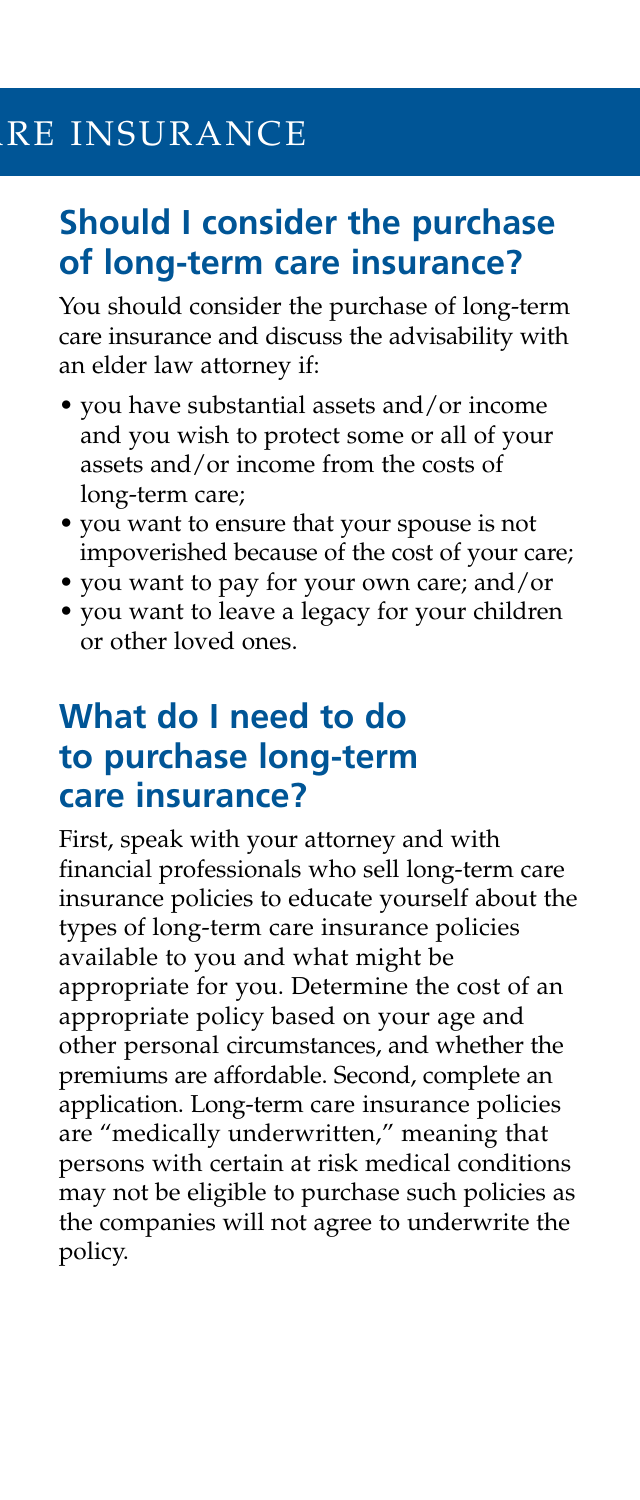#### **Should I buy long-term care insurance?**

Medicaid currently pays for a high percentage of all nursing home costs but to qualify you must have limited financial assets and limited income. Medicaid rules are subject to increasing restrictions because of the strain on state and local treasuries. Long-term care insurance may provide you an alternative to Medicaid coverage, as well as provide you with a greater degree of choice as to who provides your care, whether the care is provided at home, in a nursing home or in an assisted living facility of your choice. The purchase of long-term care insurance should be discussed with your attorney and/or financial advisor and considered as part of a comprehensive longterm plan.

#### **Resources:**

**National Association of Insurance Commissioners 1100 Walnut Street, Suite 1500 Kansas City, MO 64106-2197 www.naic.org NYS Partnership for Long-Term Care NYS Department of Health One Commerce Plaza, Room 1620 E-mail: nypltc@health.ny.gov www.nyspltc.org**